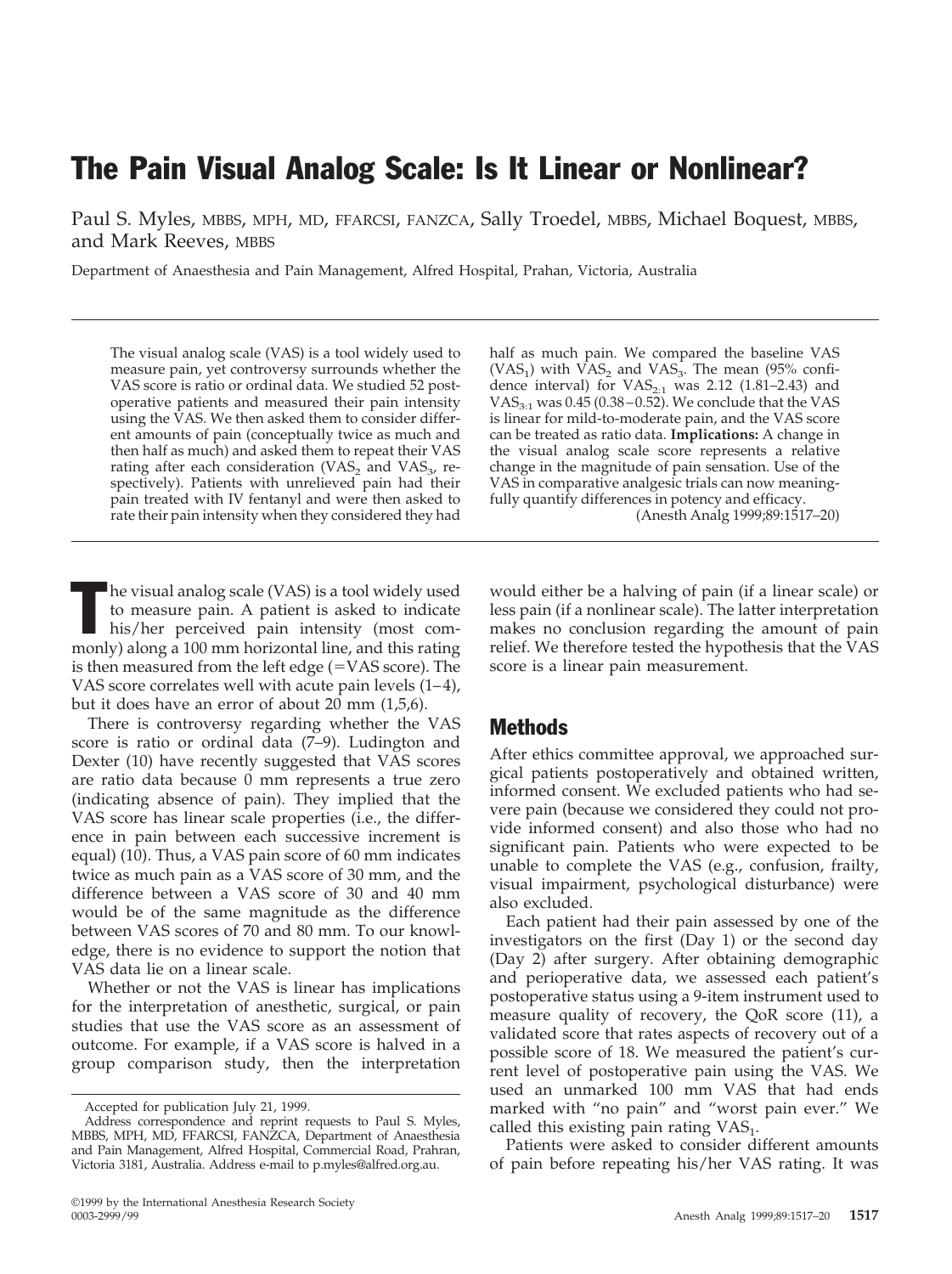

**Figure 1.** Frequency distributions of the Visual Analog Scale (VAS) ratios, where  $VAS_{2:1}$  ratio =  $VAS_2/VAS_1$  and  $VAS_{3:1}$  ratio =  $VAS_3/VAS_1$ .

accepted that patients would be influenced by their first VAS recording. So each successive rating was concealed after completion.

 $\mathsf{VAS}_{2:1}$  ratio

If their  $VAS_1$  was less than or equal to 50 mm, they were asked to consider how they would feel if they had *twice* as much pain. After allowing some time for this deliberation, they were asked to rate their conceived pain state with another VAS  $(VAS<sub>2</sub>)$ .

Patients who stated they would like to have immediate pain relief were then given an IV dose of fentanyl, titrated to relieve their pain. These patients were asked to rate their pain when they considered their initial pain intensity had halved. This provided another objective assessment of the VAS. All other patients were asked to consider how they would feel if they had *half* as much pain. After allowing some time for this deliberation, they were asked to rate their conceived pain state with a third VAS (VAS<sub>3</sub>). Both the  $VAS<sub>2</sub>$  and the  $VAS<sub>3</sub>$  were presented on separate sheets.

Patients had their pain management adjusted at the completion of the study if they desired.

We anticipated a mean (sp) VAS ratio (VAS $_{2:1}$ ) of 2.0 (0.4) for patients considering twice as much pain. A preliminary estimate of sample size was based on a 95% confidence interval (CI) for the  $VAS_{2:1}$  ratio, excluding this value ( $<$ 1.9 or  $>$ 2.1). Accepting a Type I error of 0.05 and a Type II error of 0.20, the required number was calculated at 21 patients per group (Clinical Trials Design Program v1.0, Biosoft, Cambridge, UK). This assumes a normal distribution of the data

and so 50 evaluable patients were included in this study.

 $\mathsf{VAS}_{3:1}$  ratio

The VAS scores are presented as mean (sp) and median (interquartile range; IQR). The ratios of baseline to twice and half pain states are presented as the mean (95% CI) to determine if the VAS score is linear (i.e., does or does not include the value 2.0 or 0.5, respectively).

Testing for whether the data were consistent with sampling from a normal distribution was done using visual inspection of the sample frequency distributions (Fig. 1) and the Kolmogorov-Smirnov test (VAS<sub>2:1</sub> ratio, *P* = 0.58; VAS<sub>3:1</sub> ratio, *P* = 0.21). Logarithmic transformation did not alter the variance:mean relationship (i.e., uniform variance) between groups (12). These procedures supported treating the VAS ratio as normally distributed data. All statistical analyses were performed using SPSS for Windows v8.0 (SPSS Ltd., Chicago, IL).

#### Results

We approached 53 eligible patients, and 52 were recruited  $(31 \text{ males}, 21 \text{ females})$ . They had a mean  $(\text{sp})$ age of 42 (15) years. Patients were assessed at 25.0 (8.6) h after their surgery. Demographic and perioperative data are presented in Table 1. Five patients requested immediate analgesia (IV fentanyl) before rating a halving of pain intensity; the individual total doses given were 20, 25, 30, 40, and 50  $\mu$ g.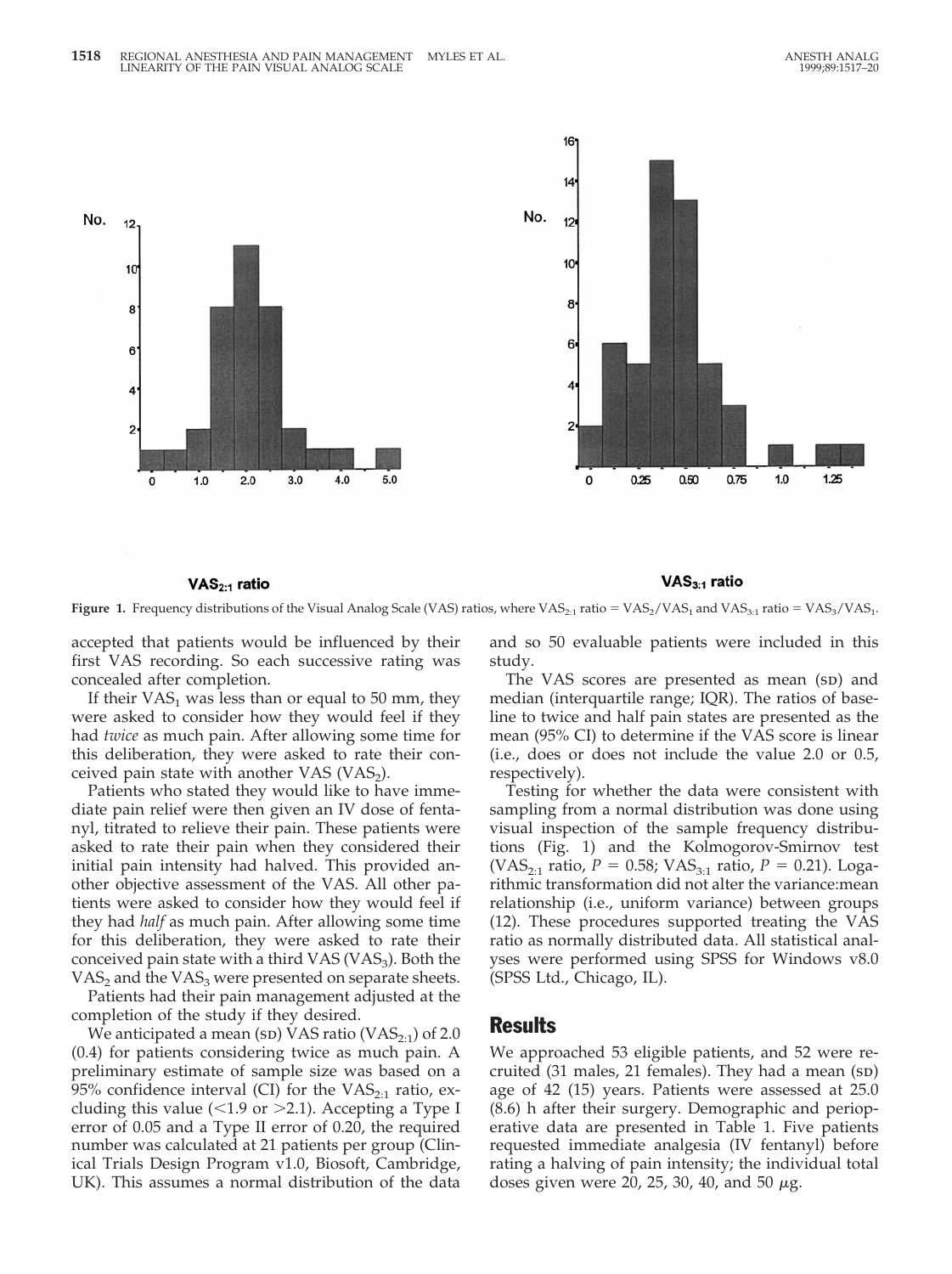|  |  | Table 1. Demographic and Perioperative Data |  |
|--|--|---------------------------------------------|--|
|--|--|---------------------------------------------|--|

| Variable                               |               |  |
|----------------------------------------|---------------|--|
| Age $(yr)$                             | 42 (15)       |  |
| Male/female                            | 31/21         |  |
| ASA physical status                    |               |  |
| L                                      | (35%)<br>18   |  |
| П                                      | $16$ $(31\%)$ |  |
| Ш                                      | $16$ $(31\%)$ |  |
| IV                                     | 2 $(4\%)$     |  |
| Time to assessment (postoperative) (h) | 25.0(8.6)     |  |
| QoR score                              | (3)<br>14     |  |
| Extent of surgery                      |               |  |
| Minor                                  | (4%)<br>2     |  |
| Intermediate                           | 32 $(62\%)$   |  |
| Major                                  | (35%)<br>18   |  |
| Type of surgery                        |               |  |
| General                                | (37%)<br>19   |  |
| Orthopedic                             | (17%)<br>9    |  |
| ENT/faciomaxillary                     | 5<br>$(10\%)$ |  |
| Cardiothoracic                         | $(10\%)$<br>5 |  |
| Other                                  | (27%)<br>14   |  |

Values are means (sp) or number (%). QoR score = quality of recovery score;  $ENT = ear$ , nose, and throat. The extent of surgery was rated by the anesthesiologist researcher.

The mean (sp) and median [IQR]  $VAS_1$  scores were 42 (20) mm and 41 [27–57] mm, respectively, indicating most patients had moderate pain. Their mean (sp) QoR score was 14.0 (2.5).

The mean (sp) and median [IQR] VAS<sub>2</sub> and VAS<sub>3</sub> scores were 59 (23) mm and 65 [44–73] mm, and 14 (11) and 12 [8–29], respectively. The mean (95% CI) for  $VAS_{2:1}$  was 2.12 (1.81–2.43) and for  $VAS_{3:1}$  was 0.45 (0.38–0.52). The VAS ratios are presented in Fig. 2.

Patients who were given IV fentanyl before rating their VAS when they felt their pain intensity had halved did not have a significantly different  $VAS_{3:1}$ from those who had been asked to consider a halving of pain intensity  $(P = 0.32)$ .

Exploratory univariate analyses found no significant association between the VAS ratios ( $VAS<sub>2:1</sub>$  and VAS<sub>3:1</sub>, respectively) and investigator ( $P = 0.84$ ,  $P =$ 0.35), patient age ( $P = 0.21$ ,  $P = 0.17$ ), patient gender  $(P = 0.084, P = 0.068)$ , ASA status  $(P = 0.74, P = 0.78)$ , extent of surgery  $(P = 0.70, P = 0.82)$ , time of assessment after surgery ( $P = 0.19$ ,  $P = 0.64$ ), and QoR score  $(P = 0.15, P = 0.89).$ 

# **Discussion**

We have shown that the VAS has properties consistent with a linear scale, at least for patients with mild-tomoderate pain, and thus VAS scores can be treated as ratio data. This supports the notion that a change in the VAS score represents a relative change in the magnitude of pain sensation. This enhances its clinical application. If a VAS score is halved after a clinical intervention (e.g., administration of analgesia), then



**Figure 2.** Visual Analog Scale (VAS) ratios with different levels of pain intensity from baseline (VAS ratio  $= 1.0$ ). Dashed is the line of equality, and error bars are 95% confidence interval.

the patient's pain has been halved. Likewise, in comparative analgesic trials, we can now meaningfully quantify differences in potency and efficacy.

There are several limitations of this study. First, the participants may have intuitively believed that the pain VAS is a linear scale and, therefore, attempted to try to double or halve their scores based on their recollections of their first VAS assessment. We sought to minimize this potential source of bias by clear patient explanation and concealment of their previous responses. Carlsson (13) has demonstrated that patients are not necessarily influenced by previous ratings when asked to repeat measurements. Some patients requested pain treatment (and actually achieved a halving of their pain intensity), and they had equivalent  $VAS_{3:1}$  ratios. We found no evidence of observer bias or confounding. We included only patients who had mild-to-moderate acute (postoperative) pain, and thus it is possible that extremes of the VAS are nonlinear. Collins et al. (14) concluded that a VAS score of at least 54 mm could be equated with a rating of severe pain; 17 (33%) of our patients rated their initial VAS at 54 mm or greater. We chose to derive our 95% CI based on parametric method, after demonstration of normality. This approach could be criticized, but nonparametric methods would result in wider confidence intervals and would not alter our conclusion of linearity. The VAS is a unimodal measure of pain intensity and cannot adequately represent all aspects of pain perception. The extremes of pain—"no pain" and "worst pain ever"—may not truly represent absolute limits of perception. Despite these limitations, it remains a widely used, validated measure of pain.

Price et al. (15) have considered the scaling properties of the VAS in patients with chronic and experimental pain. They used noxious thermal stimuli to derive a regression line and subsequently verified its linear properties with repeat application of different levels of thermal stimuli.